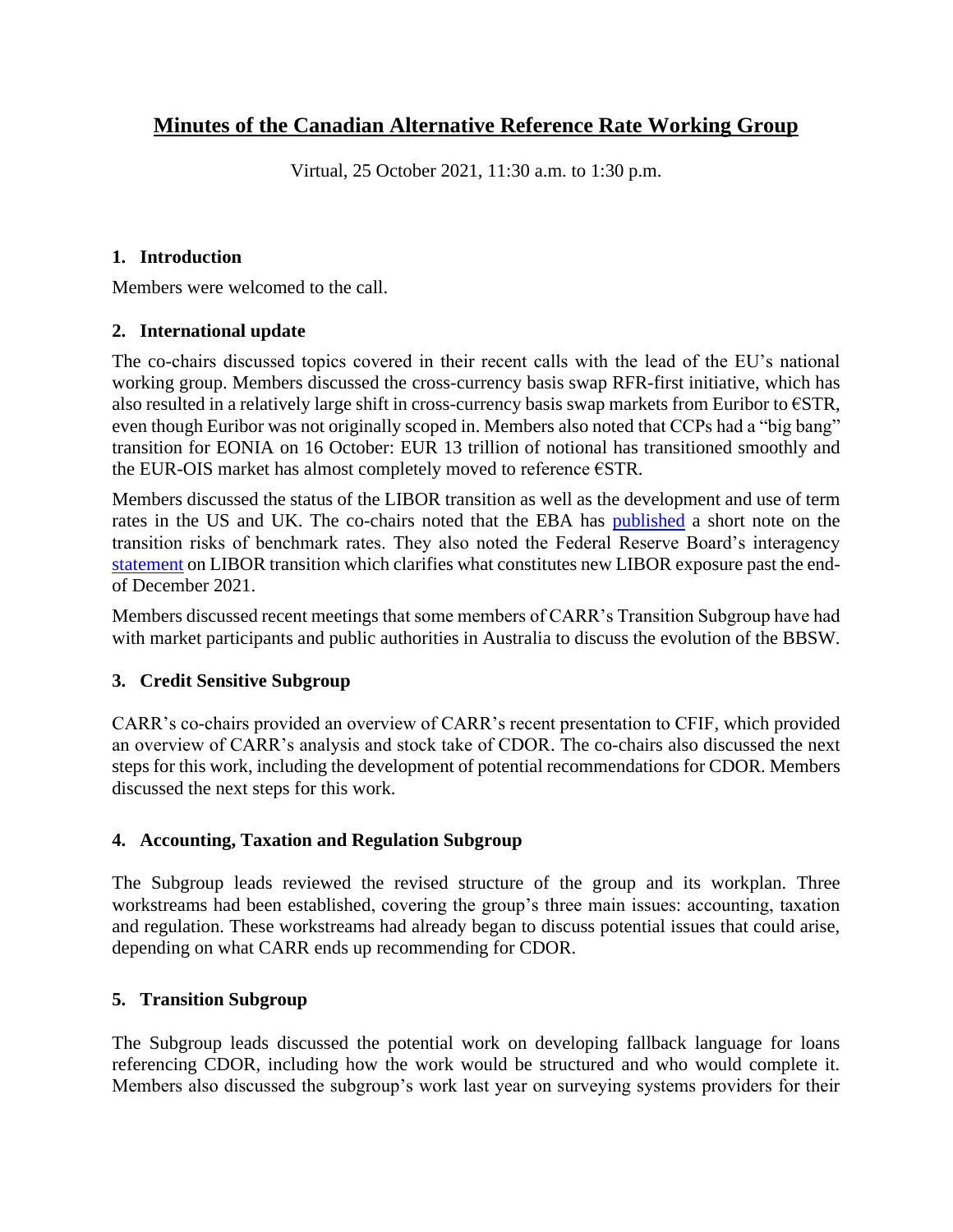readiness for LIBOR's cessation. Members discussed the potential need to conduct another set of surveys.

# **6. CORRA Advisory Group**

Dave Duggan, chair of the CORRA Advisory Group, discussed its 5 October meeting. At this meeting, CAG members discussed recent developments in Canadian repo markets, the role of "tom-next" trades in the Canadian repo market, and how CARR had originally developed an enhanced version of CORRA.

### **7. Other items**

The next full CARR meeting will take place virtually on 22 November 2021.